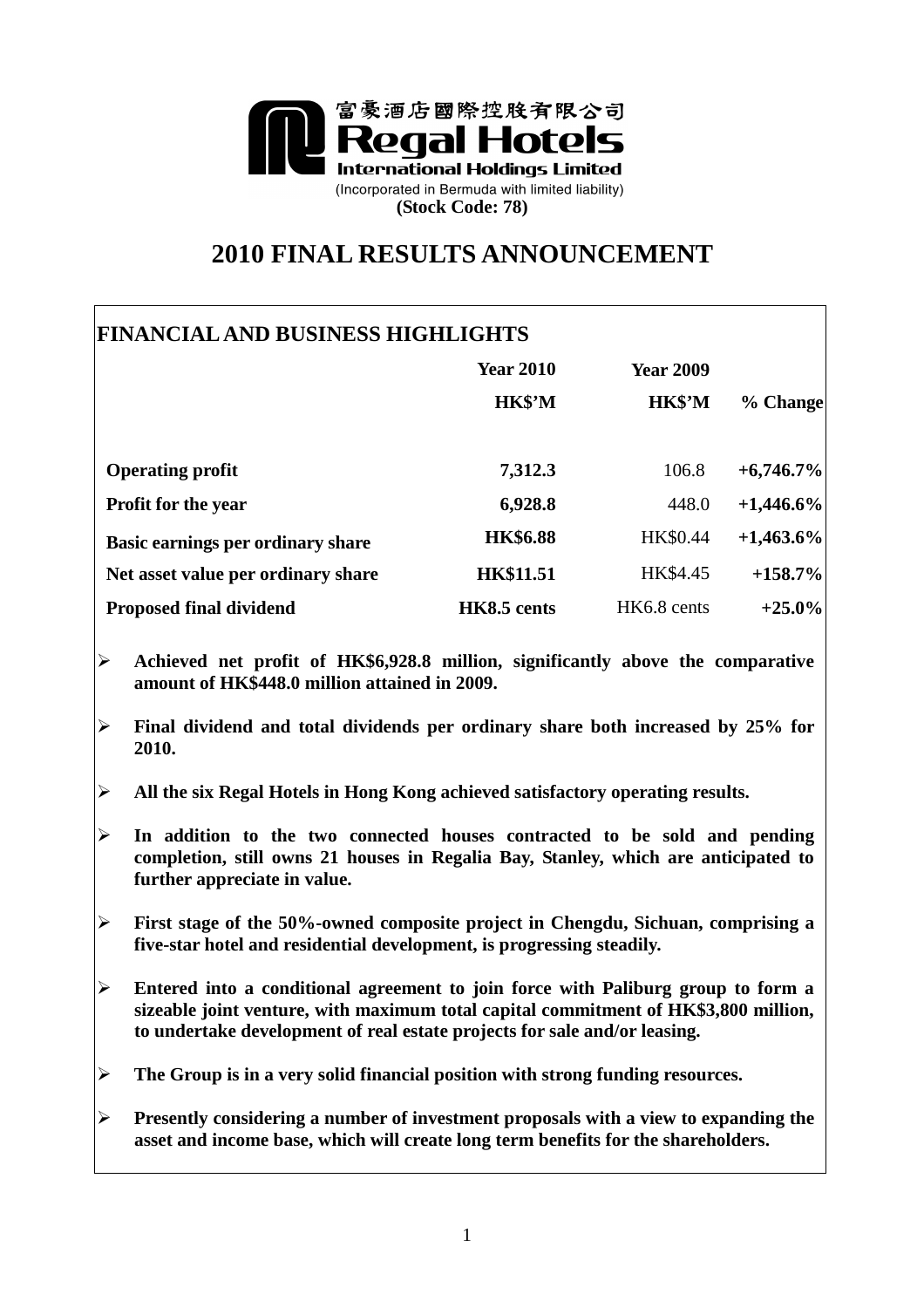

Press Release 23rd March, 2011 For Immediate Release

## **Regal Hotels Announces 2010 Final Results**

Regal Hotels International Holdings Limited (stock code: 078) announced today its final results for the year ended 31st December, 2010.

#### **FINANCIAL RESULTS**

For the year ended 31st December, 2010, the Group achieved a consolidated profit attributable to shareholders of HK\$6,928.8 million, which is significantly above the comparative amount of HK\$448.0 million attained for the preceding financial year.

As explained in the joint announcement dated 2nd December, 2010 by the Company, Regal Real Estate Investment Trust, which was formerly treated as an associate, has become a subsidiary of the Group with effect from 23rd July, 2010. Before the consolidation of Regal REIT, the Group's interest in Regal REIT as at 30th June, 2010 was only stated at a very low amount of HK\$218.7 million. Consequently, on the consolidation of the assets and liabilities of Regal REIT as a subsidiary of the Group, a very substantial accounting profit of HK\$6,637.4 million was recognised and reflected in the Group's results for the year presented.

#### **DIVIDENDS**

The Directors have resolved to recommend the payment of a final dividend of HK8.5 cents per ordinary share for the year ended 31st December, 2010, representing an increase of 25% over the final dividend of HK\$6.8 cents per ordinary share paid for the last financial year.

Together with the interim dividend of HK2.5 cents (2009 – HK2.0 cents) per ordinary share paid in October 2010, total dividends per ordinary share for the year ended 31st December, 2010 will amount to HK11.0 cents, representing an increase of 25% over total dividends of HK\$8.8 cents paid for the last financial year.

#### **BUSINESS OVERVIEW**

### **HOTELS HOTEL OWNERSHIP**

The Group's hotel ownership business is undertaken through Regal REIT, in which the Group is holding approximately 74.4% of its issued units.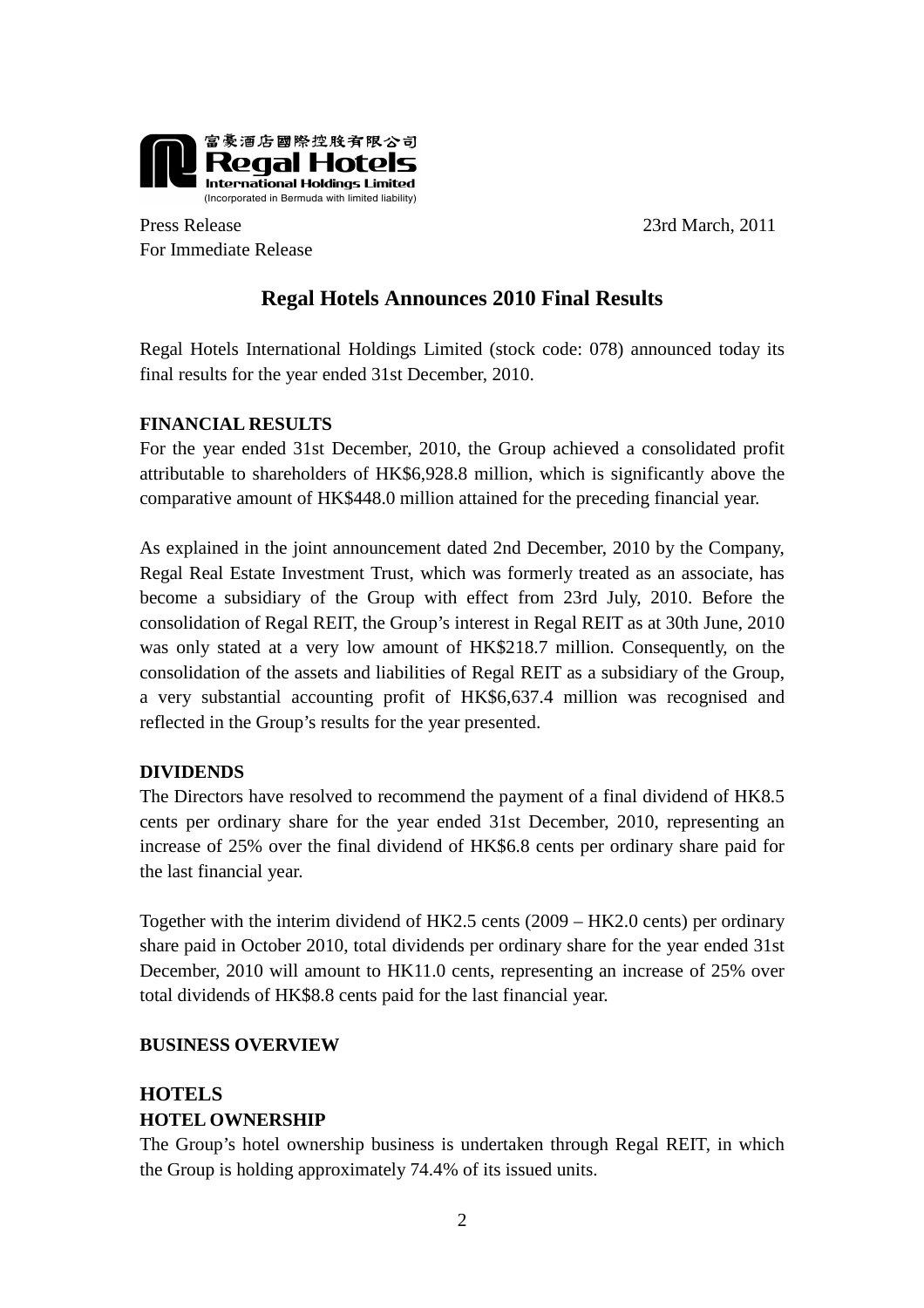All the six Regal Hotels in Hong Kong, namely, Regal Airport Hotel, Regal Hongkong Hotel, Regal Kowloon Hotel, Regal Oriental Hotel, Regal Riverside Hotel and the latest Regal iClub Hotel, are now wholly-owned by Regal REIT. This hotel portfolio commands an aggregate of 3,929 quality guestrooms and suites and accounts for over 11% of the total High Tariff A and High Tariff B hotel room inventory in Hong Kong. The total valuation of this portfolio amounted to HK\$14,880.0 million as at 31st December, 2010, representing an increase of about 4.1% as compared with that of the preceding year end.

Regal Portfolio Management Limited, a wholly-owned subsidiary of the Group, acts as the REIT Manager of Regal REIT.

For 2010 final results and further information on Regal REIT, please refer to Regal REIT's press release and full set of final results announcement.

#### **HOTEL OPERATIONS**

Benefiting from a relatively favourable operating environment and the extensive upgrading works invested over the recent years on enhancing the quality and standards of the hotel properties, the average occupancy rate for the five Regal Hotels in Hong Kong (apart from the Regal iClub Hotel which only came into full operation in December 2010) for the year was 85.8%, representing a year-on-year increase of 15.5%.

Faced with the added competition in the airport area, the Regal Airport Hotel has adjusted its marketing strategy to take on some additional tour group businesses, with a view to regaining market share. For the year under review, the average occupancy rate for this hotel has rebounded by 36.2% which, although had some diluting effect on the average room rate, has served to increase the Revenue per Available Room (RevPAR) by 12.9% as compared with the previous year. The other four Regal Hotels have performed well and achieved a year-on-year increase of 19.6% in average RevPAR.

#### **HOTEL MANAGEMENT**

All the six Regal Hotels in Hong Kong are managed by Regal Hotels International Limited, a wholly-owned subsidiary of the Group.

In China, the Regal Kangbo Hotel in Dezhou, Shandong was soft opened for business in September 2010. This 215-room deluxe hotel is the first five-star international hotel in Dezhou and is also the fifth hotel managed under the Regal name and operating in China. Earlier in the year, the Group entered into two management contracts for the provision of hotel management services to a four-star business hotel in Suzhou, Jiangsu, to be named as the Regal Fanhua Center Hotel, and a five-star hotel in Zhengzhou, Henan, to be named as the Regal Yuhong Hotel, respectively. The Regal Yuhong Hotel in Zhengzhou is scheduled to be opened for business in 2012 and the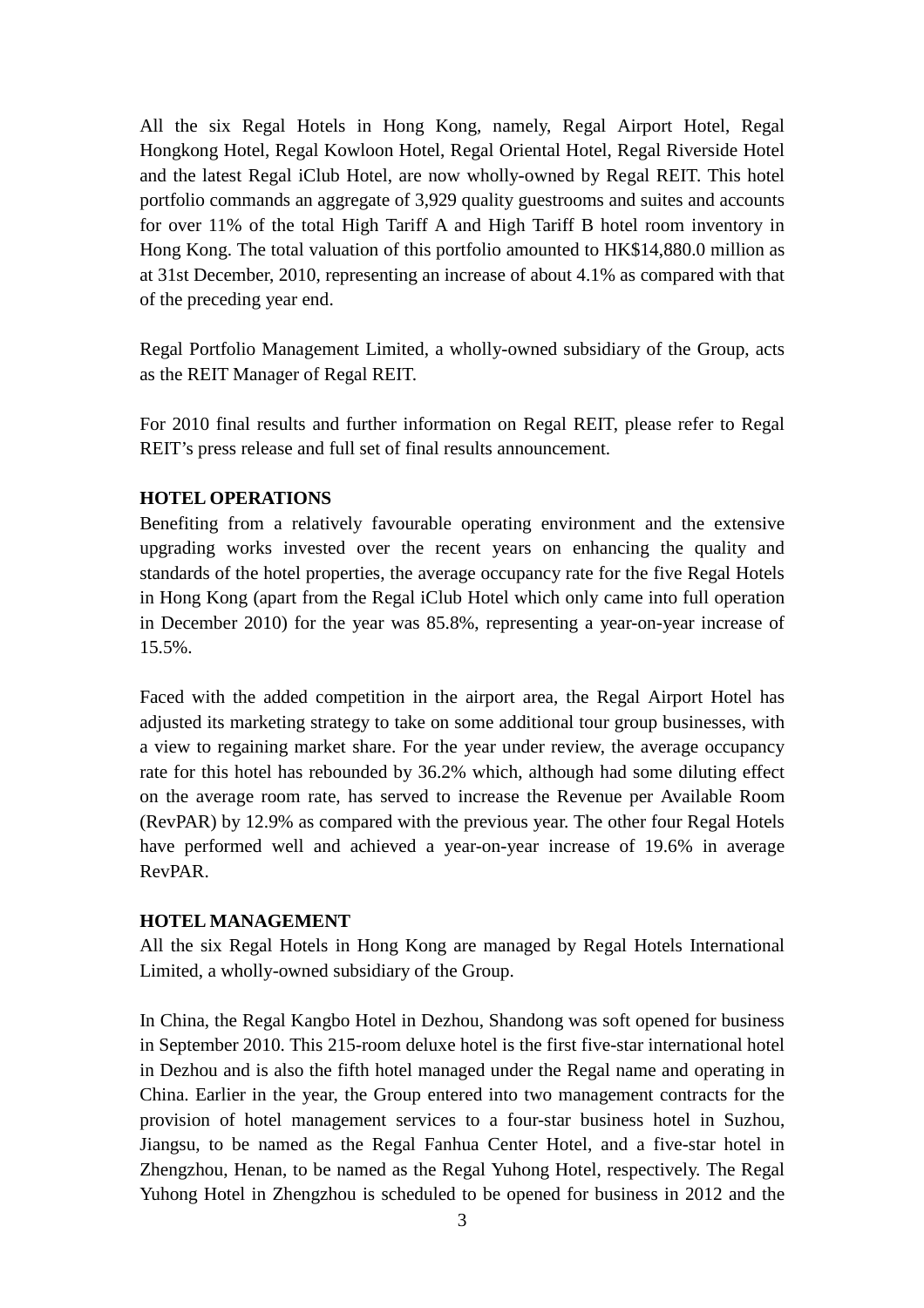Regal Fanhua Center Hotel in Suzhou in 2013.

Recently, the Group concluded a management contract for a hotel project being constructed on top of a metro station in Foshan, Guangdong, located on the Guangzhou-Foshan railway network. The hotel will be a four-star business hotel with 230 well-appointed guestrooms and is scheduled to be opened in 2013. The Regal Plaza Hotel & Residence located in Waigaoqiao Free Trade Zone in Pudong, Shanghai, which is a hotel with service apartments offering a total of 282 units, is targeted to be soft opened in the second quarter of this year. This will be the fourth Regal hotel to come on stream in Shanghai and the sixth overall in China.

Backed by its strong operating base in Hong Kong, the Group will continue to expand its hotel network as planned.

#### **PROPERTIES**

The property market in Hong Kong during the year has been very active and buoyant, with property prices in most sectors reaching new highs. Due to the scarcity of supply of luxury residential properties and the soaring land prices, the Group has been cautious in the sale of the remaining houses held in Regalia Bay, Stanley, Hong Kong. Presently, the Group still owns 21 houses in Regalia Bay, in addition to the two connected houses which have been contracted to be sold and pending completion.

The Group owns a 50% interest in a composite development project in Chengdu, Sichuan. The project has an overall total gross floor area of approximately 5,360,000 square feet and will be developed in stages. The first stage now primarily comprises a five-star hotel and three residential towers, to be constructed on two separate land parcels. The hotel will have 306 hotel rooms and extensive facilities, with total gross floor area above ground of approximately 420,000 square feet. Foundation and basement works for the hotel development have commenced and the first phase of hotel is presently scheduled to be soft opened in the fourth quarter of 2012. The three residential towers included in the first stage will have about 340 apartment units with car parks and some ancillary commercial accommodation, commanding total saleable area of approximately 489,000 square feet. Site preparation and formation works for this part of the development have been completed and the basement works will commence shortly, with overall construction works scheduled to be completed in the fourth quarter of 2012. Presale of the residential units is anticipated to be launched in the first quarter of 2012. Development works for the other stages are planned to be carried out progressively.

#### **JOINT VENTURE WITH PALIBURG**

Having regard to the prosperous outlook of the real estate market in Hong Kong and in Mainland China and in preparation for suitable acquisition opportunities that may become available, as announced on 17th March, 2011, the Group and the Paliburg group have entered into a conditional agreement to establish a joint venture for the